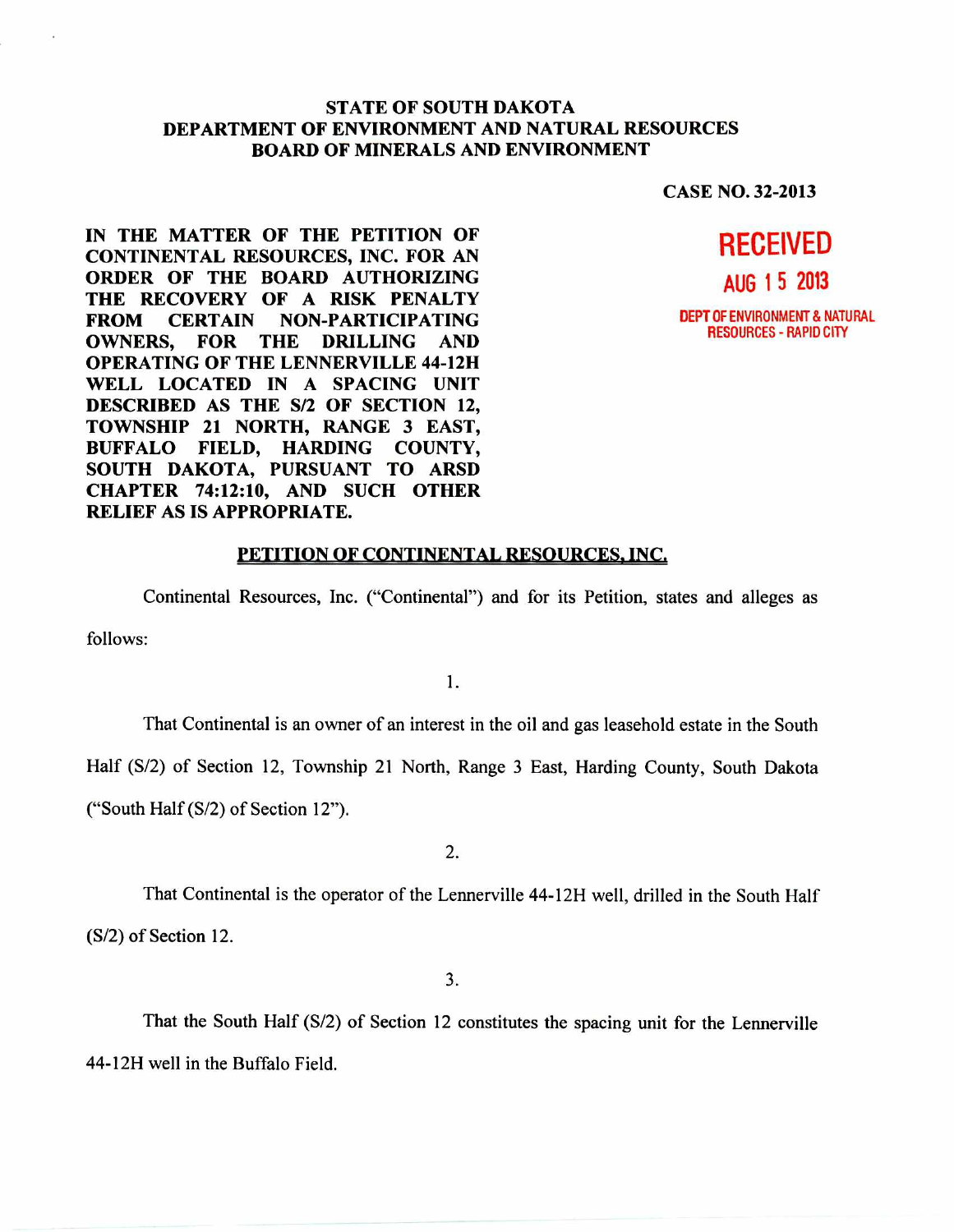That by virtue of Order No. 15-2013, dated June 24, 2013, all interests in a spacing unit for the Buffalo Field described as the South Half (S/2) of Section 12 have been pooled by the Board.

5.

That ARSD Chapter 74:12:10:01 provides for the recovery of a risk penalty from any owner who elects not to participate in the risk and cost of drilling and operating a well in an established spacing unit.

6.

That ARSD Chapter 74:12:10:02 provides if the nonparticipating owner's interest in the spacing unit is derived from a lease or other contract for development, the risk compensation is two-hundred percent of the nonparticipating owner's share of the reasonable actual costs of drilling, reworking, side-tracking, deepening, plugging back, testing, completing and recompleting the well and the costs of newly acquired equipment in the well including the wellhead connection.

7.

That ARSD Chapter 74:12:10:03 provides if the nonparticipating owner's interest in the spacing unit is not subject to a lease or other contract for development, the risk compensation is one-hundred percent of the nonparticipating owner's share of the reasonable actual costs of drilling, reworking, side-tracking, deepening, plugging back, testing, completing and recompleting the well and the costs of newly acquired equipment in the well including the wellhead connection.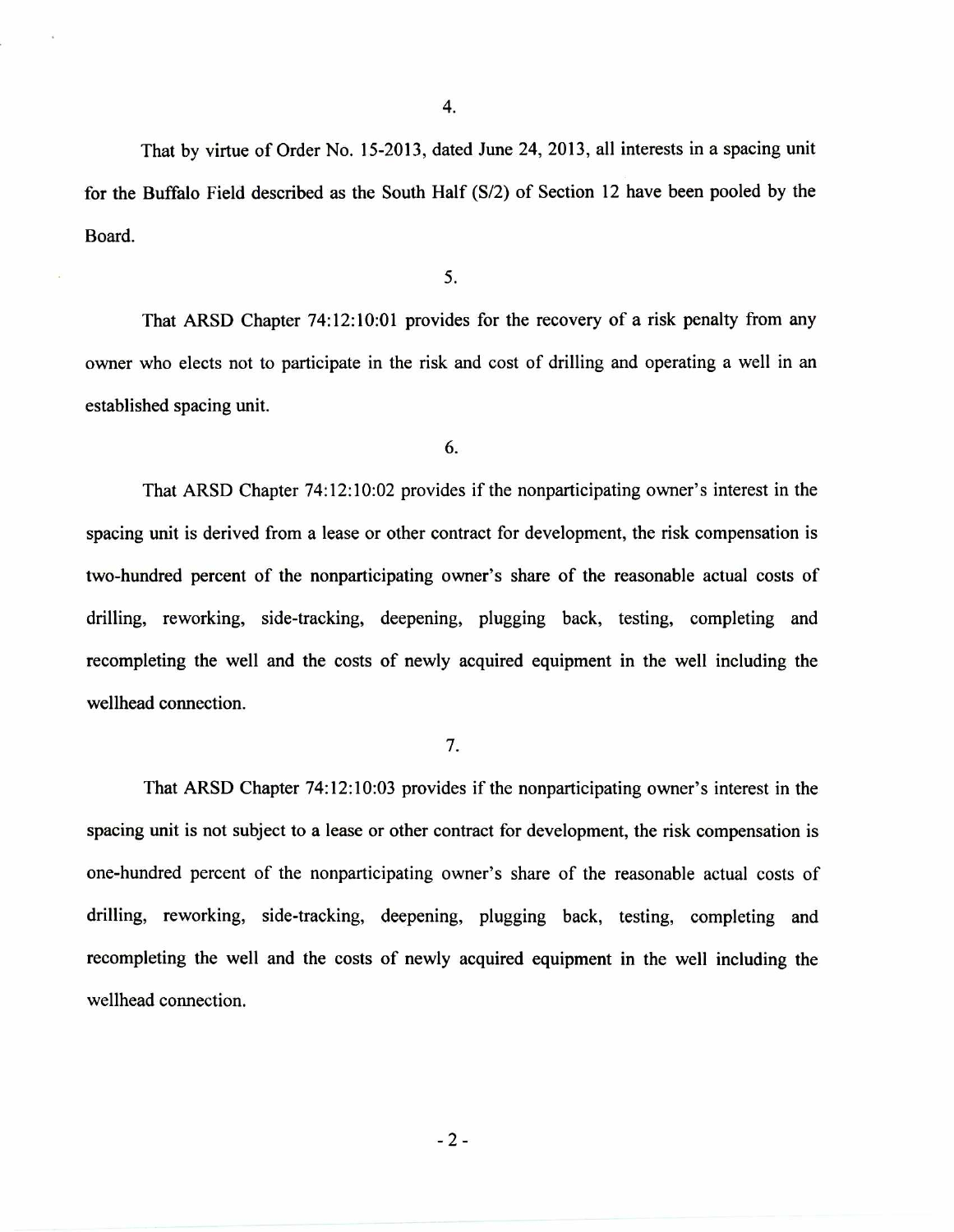That the following owner has elected not to participate in the drilling and operating of the Lennerville 44-12H well:

Paul E. Burton

9.

That the interests of the above-referenced owner are not subject to a lease or other contract for development.

10.

That Continental made a good faith attempt to have the above-referenced owner execute an oil and gas lease but was unsuccessful.

11.

That a well proposal was forwarded to the above-referenced owner and said owner failed or refused to respond to the same, or elected not to participate.

12.

That the Lennerville 44-12H well was spud on or about September 10, 2011.

## 13.

That Continental therefore requests that the Board enter an order authorizing the recovery of a risk penalty from the non-participating owner described above, as provided by ARSD Chapter 74:12:10, for the drilling and operating of the Lennerville 44-12H well located in a spacing unit described as the South Half (S/2) of Section 12, Township 21 North, Range 3 East, Buffalo Field, Harding County, South Dakota, and such other and further relief as is appropriate.